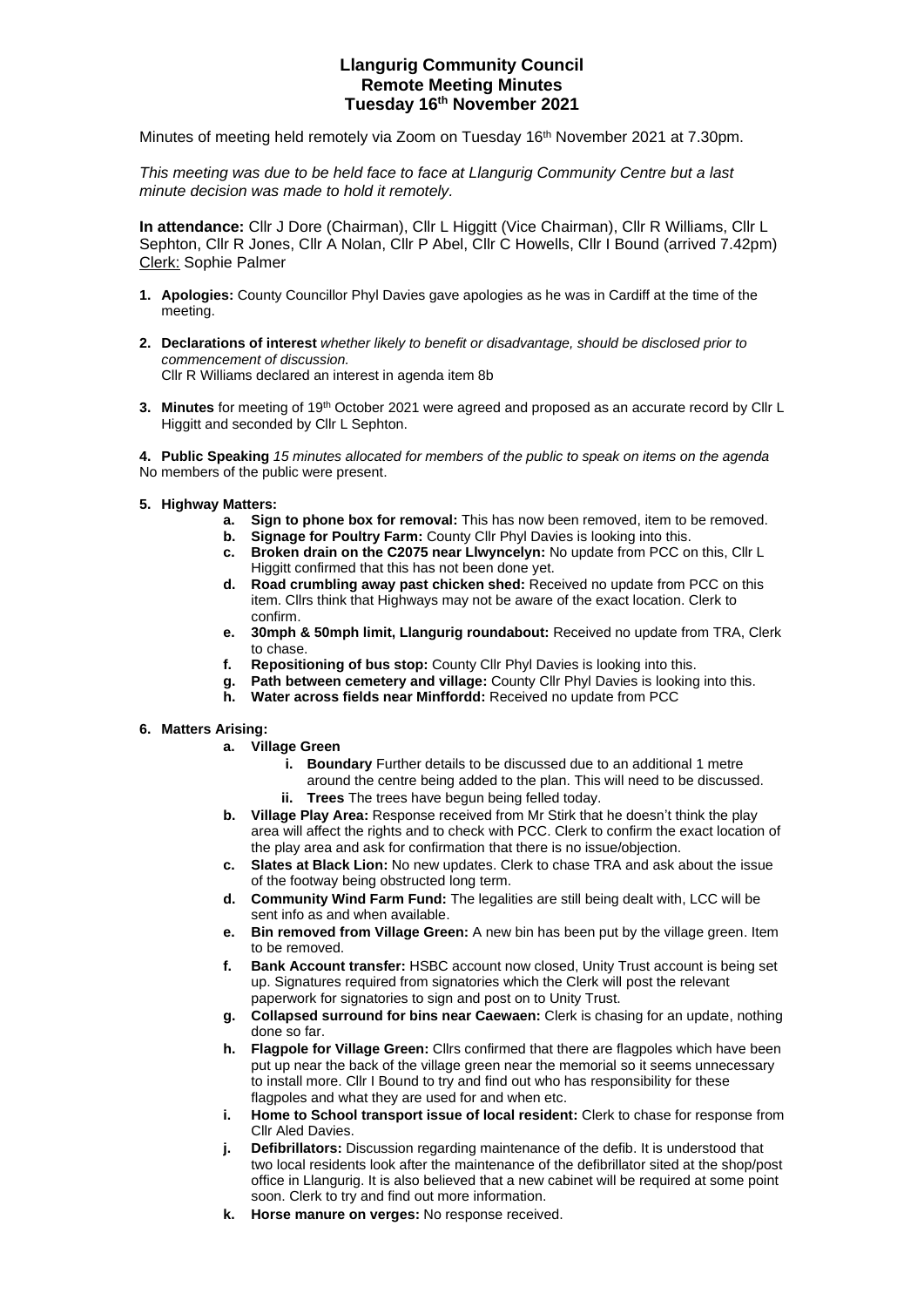- **l. Remembrance Sunday:** Wreath was purchased and dropped off with local resident prior to Remembrance Sunday.
- **m. One Voice Wales Meetings:** The software that One Voice Wales uses for its area meetings was believed to not be compatible for John to use but he has confirmed it is possible to use on his phone.
- **7. Correspondence:** *Various correspondence received from Organisations and Government with up to date information relating to the current COVID-19 situation. All correspondence has been distributed to Cllrs and shared online as necessary.*
	- **a. One Voice Wales:** Consultation on Updating Earnings Thresholds for Council Tax Recovery. Information noted, no action.
	- **b. Boundary Commission in Wales:** Public Hearings. Information noted, no action.
	- **c. Llanfihangel Rhydithon (Dolau) CP School:** Dolau School has asked for support to object to the proposed closure. The deadline has passed but Cllrs agreed that they were in support of the school and would send an email confirming.
	- **d. National Express:** Change of route to not stop at Llangurig. Clerk has been in contact with National Express regarding their coaches not stopping at Llangurig any longer. They responded to say that changes were made to their network due to a drop in demand. Their services are gradually opening up but they do not have a date scheduled currently for Llangurig services to resume but this will be detailed on the website.
	- **e. One Voice Wales:**Taking part in Queen's Jubilee Celebrations. Information noted, no action.
	- **f. Hereford City Council:** Riparian Parishes. This doesn't apply to Llangurig as the Council does not own any land. This query would need to be directed to PCC. Clerk to confirm.
	- **g. One Voice Wales:** Active Travel Plans Consultations. The deadline is not clear, Clerk to look into this.
	- **h. Broadway Partners:**Letter to local residents regarding the Broadway Broadband scheme. A letter has been constructed with Cllr J Dore's name added confirming that LCC are in support of the project. Cllrs agreed that LCC are in support of the project but are do not know the company doing the project and so do not wish to be shown to be endorsing the company. Clerk to confirm this.

## **8. Planning:**

**a. Application Reference: 21/1901/FUL** Grid Reference: E:290873 N: 279875 Proposal: Change of use of building and land from mixed use: shop and vehicle sales area to mixed use: shop, cafe and vehicle sales area (retrospective) Site Address: Village Tearooms & Crafts, Llangurig, Llanidloes, Powys SY18 6SG

Cllrs discussed the above application and confirmed their support for it.

**b. Application Reference: 21/1902/FUL** Grid Reference: E:290840 N: 280603 Proposal: Siting of 4 no. glamping pod holiday units, formation of new vehicular access with highway improvements, access roadways, passing bay, installation of sewage treatment plant and all associated works Site Address: Maes Mawr, Llangurig, Llanidloes, SY18 6SL

Cllrs discussed the above application and have concerns over the road leading up to the entrance proposed as the development will increase traffic significantly on this narrow road. Cllrs feel that an entrance lower down the road would be preferable to alleviate these concerns.

### **9. Finances:**

### **a.** Account balance  $=$  £8,556,49

**b. Accounts and budget review followed by precept discussion** Current accounts and budget info along with precept details sent to Cllrs prior to the meeting. Budget and accounts were discussed alongside precept rates for 2022/23. Due to the unknown costs for the election next year the decision was made not to set the precept until December when this information should have been received.

**c. Bills to be paid:**

Sophie Palmer (Clerk) salary (Nov) = £274.56 - £137.28 (PAYE) = £137.28 (net pay) Sophie Palmer (Clerk) expenses (Nov) = £40.50 HMRC PAYE tax payable  $(Nov) = £137.28$ 

Bills to be paid were agreed and proposed for payment by Cllr L Higgitt and seconded by Cllr C Howells.

### **10. Councillors Comments:**

**Cllr J Dore:** The drain cover outside the Bluebell Inn has been fixed so it no longer rattles and bangs when driven over.